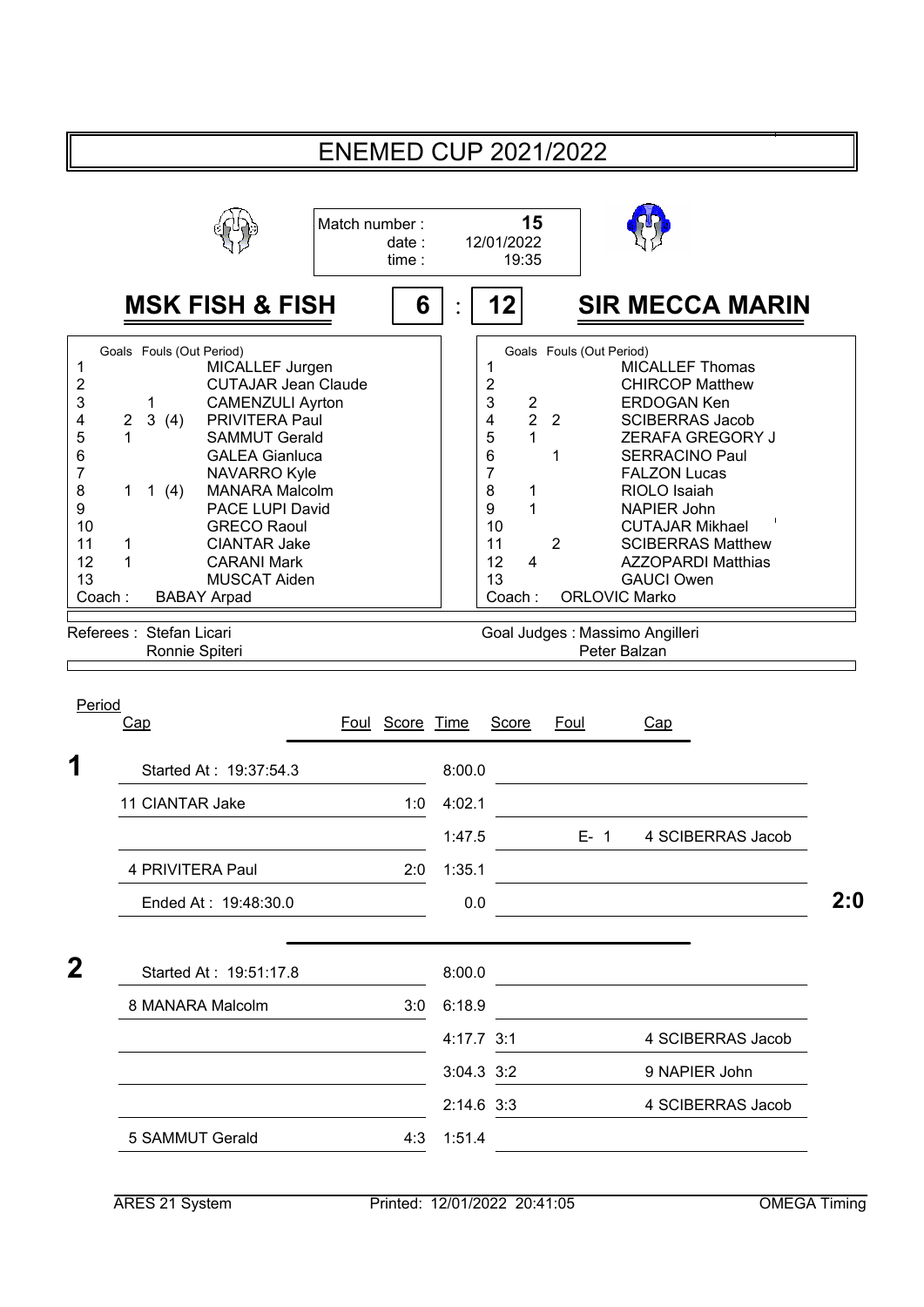| <b>Period</b> |                        |             |                 |             |                |             |                                                                                                                       |     |
|---------------|------------------------|-------------|-----------------|-------------|----------------|-------------|-----------------------------------------------------------------------------------------------------------------------|-----|
|               | Cap                    |             | Foul Score Time |             | Score          | <u>Foul</u> | Cap                                                                                                                   |     |
| $\mathbf 2$   |                        |             | <b>TIMEOUT</b>  | 1:15.2      |                |             |                                                                                                                       |     |
|               |                        |             |                 | 1:15.2      |                |             | E- 1 6 SERRACINO Paul                                                                                                 |     |
|               | 4 PRIVITERA Paul       |             | 5:3             | 1:04.7      |                |             |                                                                                                                       |     |
|               |                        |             |                 |             | 38.3 5:4       |             | 8 RIOLO Isaiah                                                                                                        |     |
|               |                        |             |                 | 28.0        |                | $E-1$       | 11 SCIBERRAS Matthew                                                                                                  |     |
|               | 4 PRIVITERA Paul E-1   |             |                 | 8.8         |                |             |                                                                                                                       |     |
|               |                        |             |                 |             | 4.8 5:5        |             | 5 ZERAFA GREGORY J                                                                                                    |     |
|               | Ended At: 20:06:08.5   |             |                 | 0.0         |                |             |                                                                                                                       | 3:5 |
|               |                        |             |                 |             |                |             |                                                                                                                       |     |
| 3             | Started At: 20:09:56.9 |             |                 | 8:00.0      |                |             |                                                                                                                       |     |
|               |                        |             |                 | 6:18.8      |                |             | E- 2 11 SCIBERRAS Matthew                                                                                             |     |
|               |                        |             |                 | 6:16.4      |                |             | P- 2 4 SCIBERRAS Jacob                                                                                                |     |
|               | 12 CARANI Mark         |             | 6:5             | 6:16.4      |                |             |                                                                                                                       |     |
|               |                        |             |                 |             | 5:14.6 6:6     |             | 12 AZZOPARDI Matthias                                                                                                 |     |
|               | 4 PRIVITERA Paul       | $E - 2$     |                 | 10.2        |                |             | <u> 1989 - Johann Barn, mars ann an t-Amhair an t-Amhair an t-Amhair an t-Amhair an t-Amhair an t-Amhair an t-Amh</u> |     |
|               | Ended At: 20:20:39.0   |             |                 | 0.0         |                |             |                                                                                                                       | 1:1 |
|               |                        |             |                 |             |                |             |                                                                                                                       |     |
| 4             | Started At: 20:23:49.1 |             |                 | 8:00.0      |                |             | the control of the control of the control of the control of the control of the control of                             |     |
|               | 4 PRIVITERA Paul       | $E - 3$     |                 | 7:51.2      |                |             |                                                                                                                       |     |
|               |                        |             |                 | 7:38.7 6:7  |                |             | 12 AZZOPARDI Matthias                                                                                                 |     |
|               |                        |             |                 |             | 6:29.5 TIMEOUT |             |                                                                                                                       |     |
|               |                        | E           |                 | 6:29.5      |                |             |                                                                                                                       |     |
|               | 8 MANARA Malcolm       | <b>DE-1</b> |                 | 6:29.5      |                |             |                                                                                                                       |     |
|               |                        |             |                 | 3:05.0 6:8  |                |             | 12 AZZOPARDI Matthias                                                                                                 |     |
|               | 3 CAMENZULI Ayrton     | $E - 1$     |                 | 2:43.1      |                |             |                                                                                                                       |     |
|               |                        |             |                 | 2:17.6 6:9  |                |             | 3 ERDOGAN Ken                                                                                                         |     |
|               |                        |             |                 | 1:41.4 6:10 |                |             | 3 ERDOGAN Ken                                                                                                         |     |
|               |                        |             |                 |             | 59.0 6:11      |             | 12 AZZOPARDI Matthias                                                                                                 |     |
|               |                        |             |                 |             | 8.6 6:12       |             | 15 BARTOLO Zion                                                                                                       |     |
|               |                        |             |                 |             |                |             |                                                                                                                       |     |